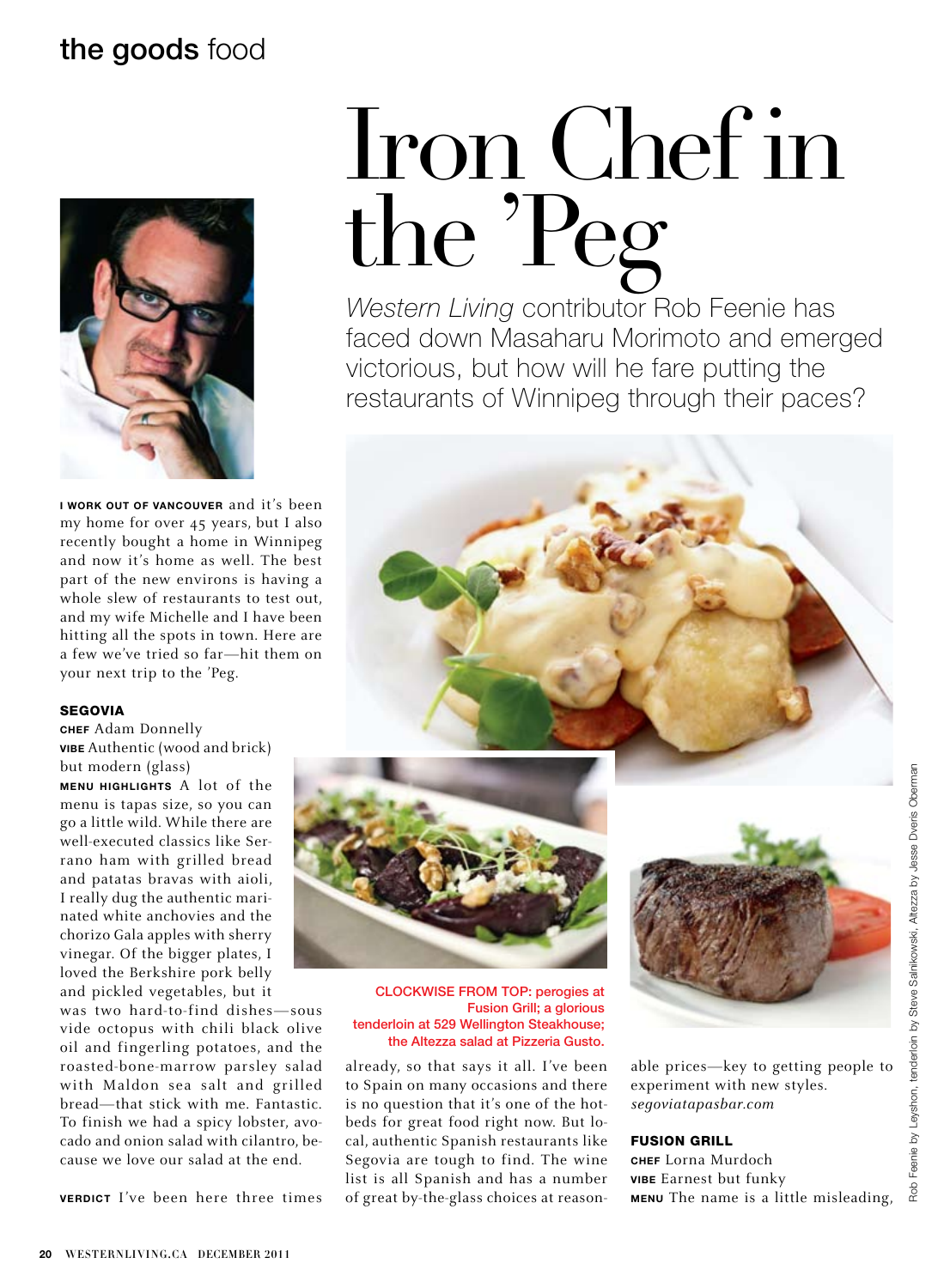



## the goods food

as this place is nuts for local prod uct. I started with a panko-breaded fried goat-cheese salad with local organic beets and organic greens. Cold-pressed flax seed oil was well integrated and tasted seriously fresh. And how could I resist the white-truffle perogies with housemade duck sausage and walnut cream sauce? This could honestly be the official civic dish, local but worldly, modest but tasty. For a main I went with a local coq au vin, mostly because I was intrigued by the braising liquid—Nk'Mip pinot noir, which seemed an expensive gimmick but turned out to produce a nice succulent dish. To close, we shared their famous slow-roasted bison back ribs with Seagram's Five-Star glaze—perhaps the most Canadian dish ever invented (it should get a grant). We silently hummed "O Canada" as we ate.

**VERDICT** The food here is impeccably sourced and presented by chef Murdoch. But huge credit also goes to owner Scott McTaggart who manages the small room like John Elway in the fourth quarter. McTaggart was an early pioneer on the all-Canadian wine list, and he's been one of the biggest sources in Winnipeg for finding local product. It's become a can't-miss spot. *fusiongrill.mb.ca*

## PIZZERIA GUSTO

#### **Chef** Bobby Mottola

**Vibe** Walls graced with family por traits of the Mottola family dating back to 1928.

**Menu** We were here for pizza, but I'm glad we tried three standout sal ads to start. The Cadere has grilled asparagus with poached egg, Par migiano-Reggiano and a touch of truffle oil; the Padrona has grilled pears, gorgonzola dolce, candied walnuts and arugula; and the Cav olini has roasted Brussels sprouts with pancetta bread crumbs and chili. For pizzas I went with the Na poletana because its simplicity buffalo mozzarella, anchovies and deep-fried capers—makes it a good test, and the Sophie with drunken mushrooms, pecorino and truffle

Market Mall 955-1550 Saskatoon